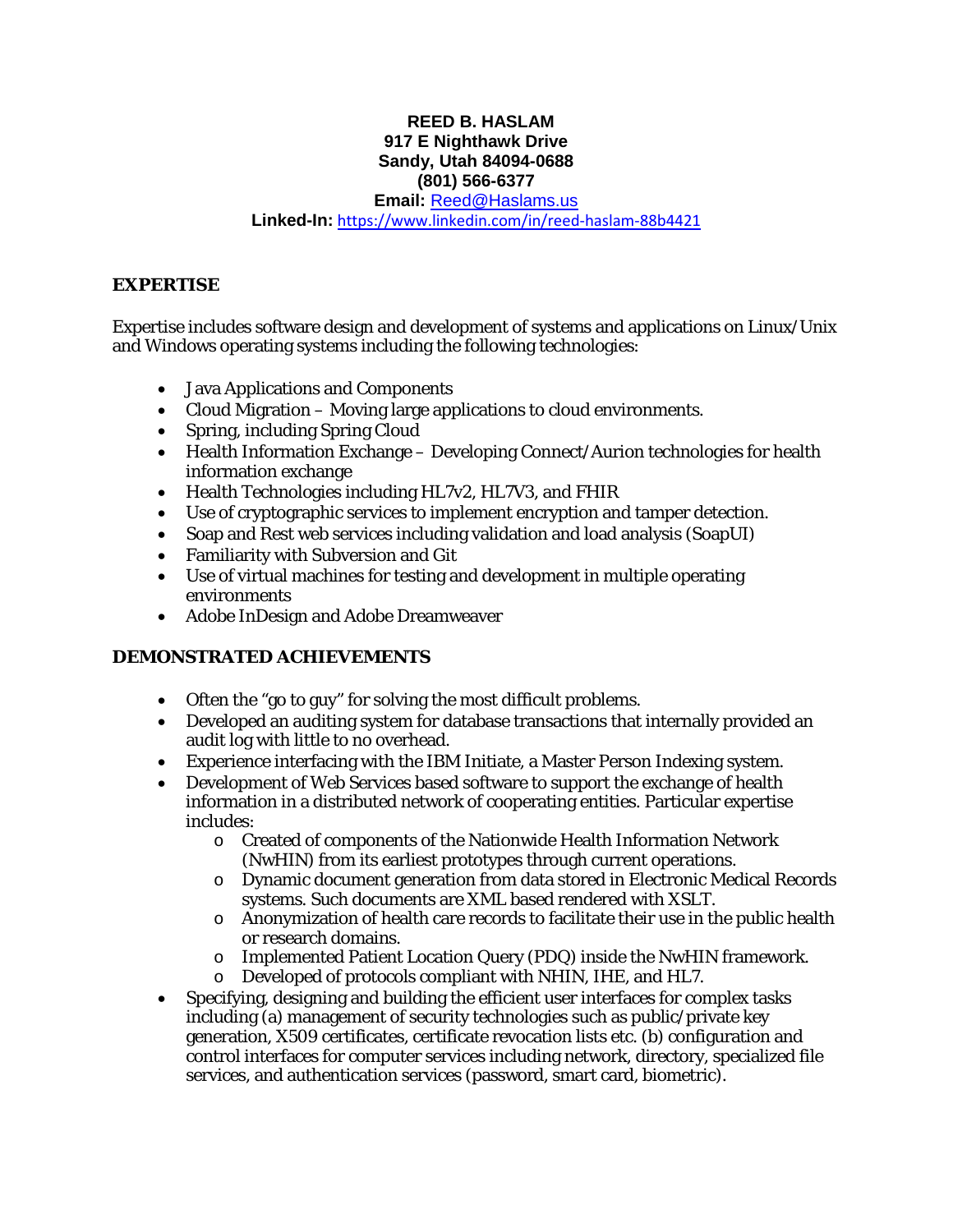# **Reed B. HASLAM p.2**

- Development of the National Level Repository (NLR) in support of the HITECH act. Developed the payment module which allows eligible providers of Medicare Services to receive payments for "meaningful use" of electronic medical record systems. This system was XML based and used DB2 for its database.
- Development of large applications for Linux/Unix and Windows using J2EE, Java (applets, servlets, JAAS, JCE, etc.) and C/C++. Work includes system level programming, networking, registry, cryptography, directory (LDAP), shell and graphical user interface (GUI) development.
- Selecting and implementing the use of new software applications and development tools and training others on the use of those tools.
- Management of Linux/Unix, Windows, and NetWare computer operating systems.
- I am the webmaster for a collection of sites including family website [\(www.theHaslams.com\)](http://www.thehaslams.com/), a real-time weather site [\( www.SandyUtahWeather.com\)](http://www.sandyutahweather.com/) a professional site [\(www.ReedHaslam.com\)](http://www.reedhaslam.com/) and others.

## **WORK EXPERIENCE**

## **Lead Software Engineer – NantHealth Inc. – A personal medicine company – July 1, 2015 – August 2017.**

- Implemented several algorithms in a cloud environment as part of NantHealth's move to cloud-based "software as a service" for health records and billing.
	- o Java 8, Spring Boot/Cloud, ReST, JSON, Postman, MySQL, Eclipse, Mirth Match
- Provided health information exchange technologies to Kaiser Permanente, an extensive healthcare network with regional offices covering several states. Provided a central hub gateway to support all regions. The gateway interfaced between several external healthcare entities and the Kaiser regional operations.
	- o Java 7 clients and Web Services, Glassfish, JAX/WS, Soap, SoapUI, XML, MySQL, Oracle, ActiveMQ, JMS, Eclipse

[Reason for leaving: RIF of 50% of the team that came from Harris, the rest were sold to Allscripts, and they suffered a RIF 90 days later]

### **Senior Software Engineer – Harris Healthcare Solutions - May 2012-June 2015**

- Subject matter expert in Health Information Exchange
- Continued work on the development of the Nationwide Health Information Network (NwHIN) as a participant in the Care Connectivity Consortium (CCC). The consortium sponsored updates and extensions to NwHIN. The consortium sponsors included Intermountain Healthcare, Mayo Clinic, Kaiser Permanente and others.
	- o Java 7 clients and Web Services, JAX/WS, Soap, SoapUI, XML, MySQL, Oracle, Hibernate, Groovy, Eclipse

**[**Reason for leaving: Harris Corporation sold their entire Healthcare team to NantHealth of Carson City, California]